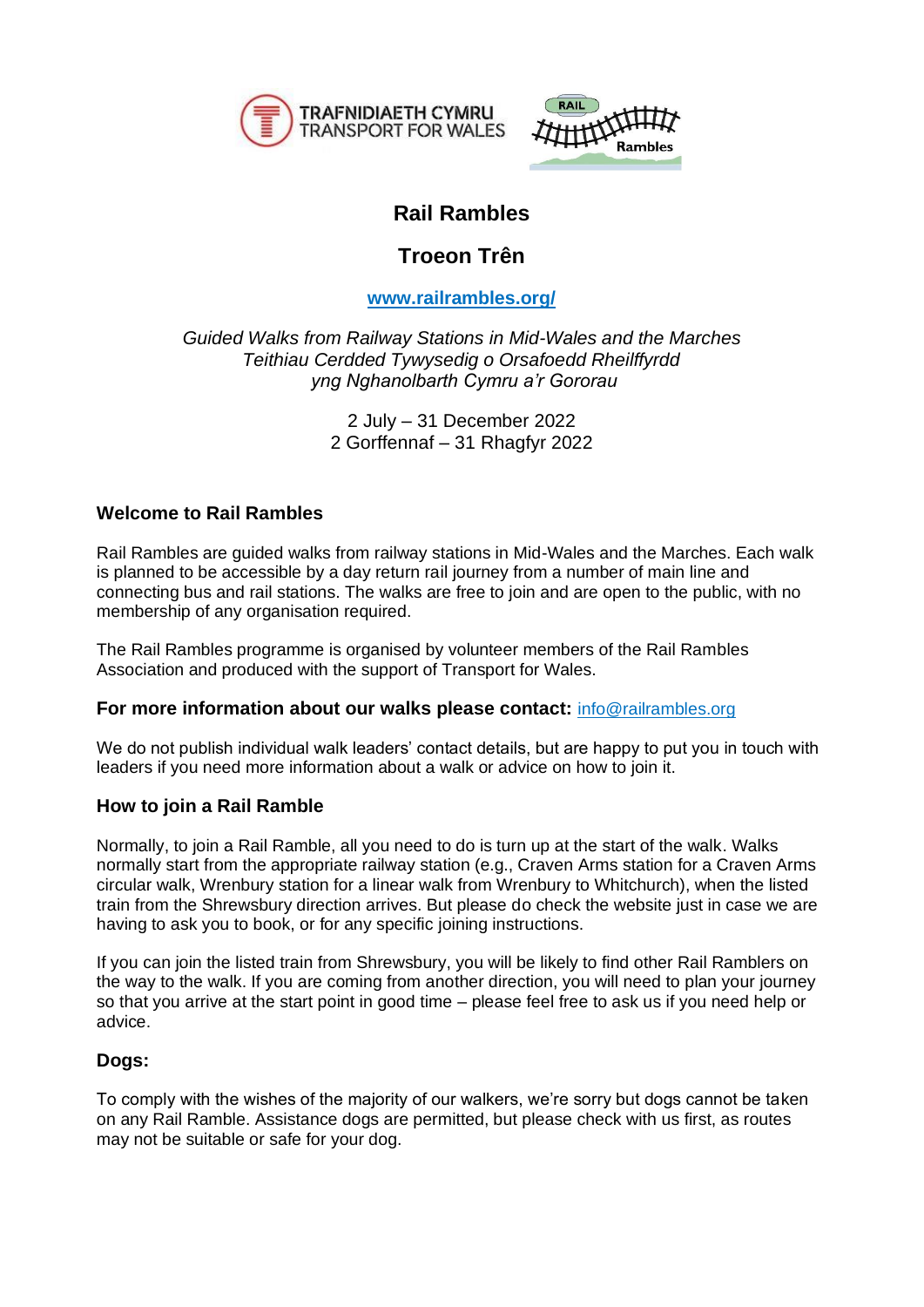#### **Walk descriptions**

**'Easy'** means mostly level ground and a gentle pace.

**'Leisurely'** means gentle climbs and some level ground for reasonably fit people.

**'Moderate'** indicates some steep paths and a steady pace for people with country walking experience and a good level of fitness (**'moderate+'** means as moderate but with a generally greater level of difficulty).

#### **Preparation and safety**

Walks are led by experienced volunteer leaders, all of whom are members of the Rail Rambles association and many of whom are also members of the Ramblers. Whilst every care will be taken to keep to the advertised programme, walk leaders reserve the right to make changes to suit weather conditions, the needs of the party or other unforeseen circumstances.

Most Rail Rambles are off-road in rural areas. Please have suitable footwear and clothing for the walk you intend to join, and bring some food and drink. Leaders may refuse to accept participants who in their opinion are inadequately equipped or unfit. When in doubt, contact the organisers or the walk leader in advance.

For your own and others' safety please abide by any instructions issued by the walk leader. Though walking is inherently one of the safest outdoor activities, no activity is completely without risk and it is your responsibility to behave sensibly and to minimise the potential for accidents to occur.

> *Please try to use the train for at least part of your journey – remember, these are after all RAIL Rambles!*

#### **Train times**

The programme for each walk shows outward times from Shrewsbury and return times from the walks destination stations.

For details of departure times from other locations and connecting services, please ring National Rail Enquiries (03457 48 49 50), ask at your local station, or visit<https://www.nationalrail.co.uk/> or [https://tfw.wales/.](https://tfw.wales/)

**Time details may be subject to change. Walkers are strongly advised to check times of trains before travelling, and to check our website, [www.railrambles.org,](http://www.railrambles.org/) in case of last minute changes to the programme.**

#### **Fares and tickets**

The normal range of tickets can be used to travel to the walk start point. Where a walk returns from a different location, a ticket to the furthest point should be purchased. We try to tell you the furthest point from Shrewsbury, where this is not obvious, but be careful if you are coming from the opposite direction!

Discounted fares are available to holders of railcards and it is always worth enquiring about the availability of group discounts or investigating whether splitting your ticket would save you money (many of our walkers find this to be the case).

On walks where a **bus** journey is shown, remember to bring your Welsh or English bus pass if you're lucky enough to have one!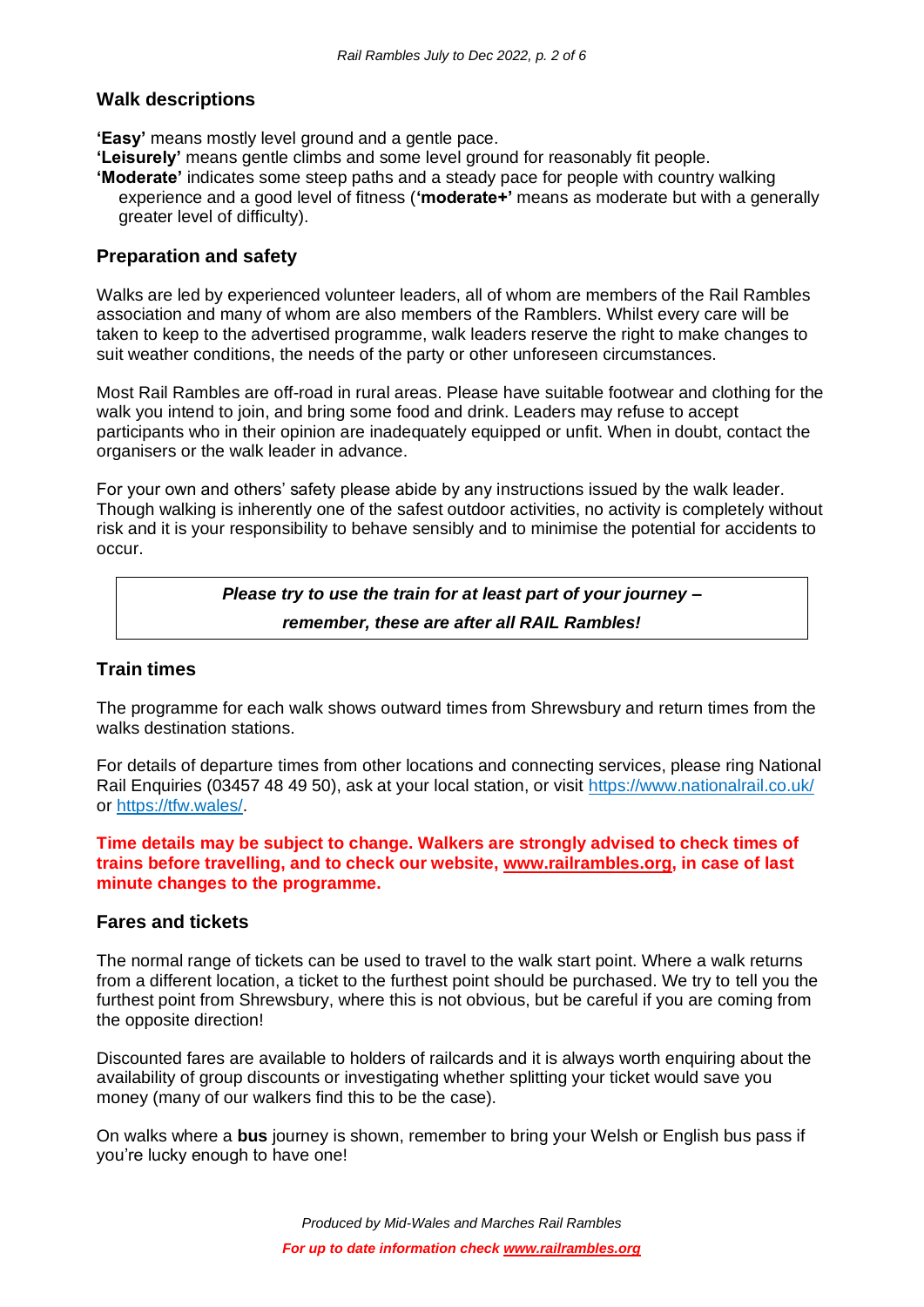

# **RAIL RAMBLES PROGRAMME July to Dec 2022**

# **Saturday 2 July**

**Broome to Craven Arms** via Hopesay Hill, Sibdon Castle (8 miles moderate). Leaders Pam Swales, Nigel Hotchkiss. Depart Shrewsbury 09-04 Return Craven Arms 16-31 **Book Broome return**

# **Saturday 9 July**

**Llandrindod Wells Circular** via Llanyre Bridge, Cochydwst, Great House Villa, Gwynfan, Llanyre (7.5 miles moderate). Leaders Pam Hill, Pete Lightwood. Depart Shrewsbury 09-04 Return Llandrindod Wells 15-42

# **Saturday 16 July**

**Yorton to Wem** via Yorton Heath, Shropshire Way (8 miles moderate). Leaders Pam Swales, Clare Gathercole. Depart Shrewsbury 10-19 Return Wem 15-55 **Book Wem return**

# **Wednesday 20 July**

**Much Wenlock Circular** via Homer, Harley, Wenlock Edge (8.25 miles moderate). Leaders Jean Bell, Mick Hemming.. Depart Shrewsbury Bus station 9.45am. Return Much Wenlock 15.55pm

**Meet Shrewsbury Bus station 9.35 am**

# **Saturday 23 July**

**(a) Chirk Circular,** via Chirk Castle estate, Trevor basin, Pontcysllte aqueduct. (8 miles moderate - With an option to avoid the aqueduct).

Leaders John Mattocks, Pam Hill (torches recommended). Depart Shrewsbury 09-27 Return Chirk 16-48 or 17-59

**(b) Chirk Circular** via Rhoswiel and Chirk Aqueduct (4-5 miles easy). Depart Shrewsbury 12.25 Return Chirk 16.48 or 17.59

#### **Saturday 30 July**

**Craven Arms Circular** via Halford, Strefford, Wistanstow (7 miles moderate). Leaders Peter Hollinrake, Neville Homent. Depart Shrewsbury 09-41 Return Craven Arms 16- 31

# **Saturday 6 August**

**Sutton Park Circular** via Town Gate, Blackroot Bracebridge, Jamboree Stone, (7 miles easy). Leaders Mike Hemming, Linda Hemming. Depart Shrewsbury 09-31 Return Sutton Coldfield 16-50

# **Saturday 13 August**

**Llangollen Circular** via Bryn-hyfryd, Tan-y-fron, Britannia Inn, Llantysilio Farm, river, canal (7 miles moderate) Leaders Pete Jones, Aisling Amato, Depart Shrewsbury 09-27 Return Ruabon 16-41

**Book Ruabon return.** Bus Ruabon to Llangollen fares extra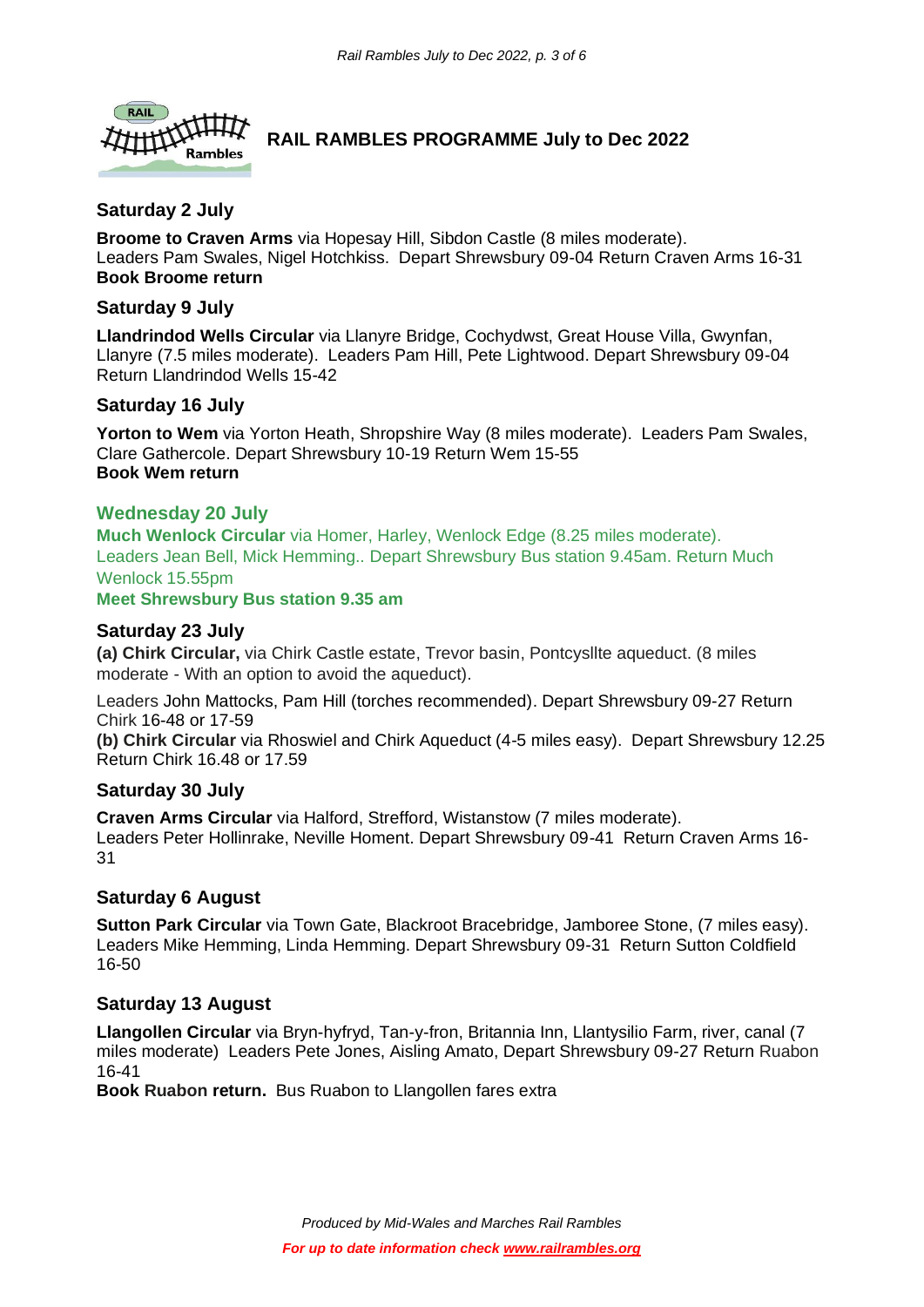# **Wednesday 17 August**

**Stiperstones to Pontesbury** via Perkins Beach, Blakemoorgate, and Habberley (9 miles moderate + 1 steep climb). Leaders Mike Ledlie, Les Lumsdon**.** Depart Shrewsbury Bus Station 10.25, Return Pontesbury 17-03.

**Meet Shrewsbury Bus station 10.15 am.**

# **Saturday 20 August**

**Wem Circular** via Loppington, Newtown (8 miles moderate). Leaders Nigel Hotchkiss, TBC Depart Shrewsbury 10-19 Return Wem 15-55

# **Saturday 27 August**

**Wellington Circular** via Admaston, Bratton (7 miles easy). Leaders Peter Hollinrake, Aisling Amato.. Depart Shrewsbury 09-31 Return Wellington 16-06

# **Saturday 3 September**

**Church Stretton Circular** via Caer Caradoc, Caractacus cave. (7 miles moderate). Leaders Judith Griffiths, Martin Forrest. Depart Shrewsbury 09-41 Return Church Stretton 15-05

# **Saturday 10 September**

**Welshpool Circular** via Cilcewydd Bridge, Llwynderw, Powis Castle (8 miles moderate). Leaders Richard Inett, Pam Swales. Depart Shrewsbury 09-30 Return Welshpool 16-56

#### **Wednesday 14 September - Part of The Wellington Walking festival**

**Shifnal Circular** via Evelith Mill, Ryton, Grindle Forge. (9 miles moderate). Leaders Pam Hill, Jean Bell. Depart Shrewsbury 09-47 Return Shifnal 15-41 **Book Shifnal return**

#### **Saturday 17 September - Part of The Shropshire Way Festival**

**Prees Heath to Whitchurch** via The Shropshire Way (9.5 miles moderate). Leaders Audrey Menhinick. Plus TBC. Depart Shrewsbury 10-19 Return Whitchurch 16-29 **Book Whitchurch return**

#### **Saturday 24 September**

**Barmouth to Taly-y-bont** via Cerrig Arthur, Bwich y Rhiwgr (7 miles moderate). Leaders Judith Griffiths, Martin Forrest. Depart Shrewsbury 09-30 Return Talybount 16-46 **Book Tal-y-bont return**

#### **Saturday 1 October**

**Whitchurch Circular** via Wirswall, Marbury (8 miles moderate). Leaders Doug Hill, Ian Hill. Depart Shrewsbury 09-54 Return Whitchurch 16-29

#### **Saturday 8 October**

**Hightown to Waterloo** (Liverpool) via Crosby and the Antony Gormley Statues (5 miles easy). Leaders Mick Hemming, Linda Hemming. Depart Shrewsbury 09-27 Return Waterloo 16-25 **Book Chester return and buy a Merseyrail trains only day ticket at Chester** 

#### **Saturday 15 October**

**Machynlleth Circular** via Gallt-y-Gog, Bryn Melyn (7 miles moderate). Leaders Peter Jones, Pete Lightwood. Depart Shrewsbury 09-30 Return Machynlleth 16-08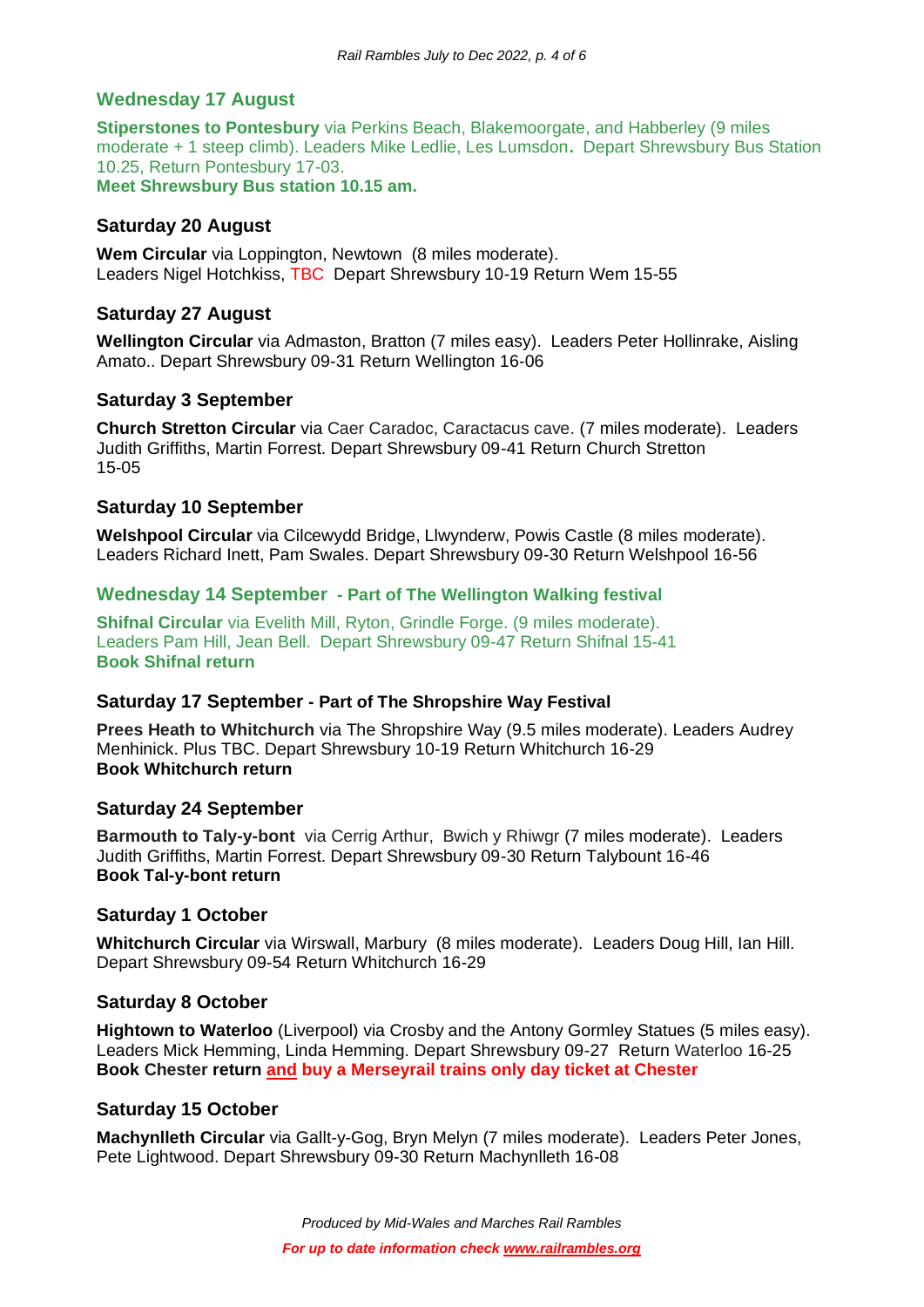# **Wednesday 19 October**

**Much Wenlock to Ironbridge** via Benthall, Broseley,and Jackfield (8 miles moderate). Leaders Mike Ledlie and Les Lumsdon. Depart Shrewsbury Bus Station 9.45 Return Ironbridge 15.50.

**Meet Shrewsbury Bus station 9.35 am.**

# **Saturday 22 October**

**Myddle to Shrewsbury.** Via Bomere Heath and Hencott. (10 miles moderate). Leaders Peter Hollinrake,Neville Homent

**Meet Shrewsbury Bus station 10.35 am.**

#### **Saturday 29 October**

**Alan Howard walk - Fairbourne to Barmouth** (5 miles easy). Leaders Pat Willday, Linda Hemming. Depart Shrewsbury 09-30 Return Barmouth 16-56 **Book Barmouth return**

#### **Saturday 5 November**

**Caergwrle Circular** via Hope Maintain (8 miles moderate). Leaders Doug Hill, Ian Hill. Depart Shrewsbury 09-27 Return Caergwrle 16-15

# **Saturday 12 November**

**Ludlow Circular** via Mortimer Forest, Overton Common, High Vinnals, Mary Knoll Cottage. (9 miles moderate). Leaders Judith Griffiths, Martin Forrest. Depart Shrewsbury 09.41 Return Ludlow 16-23

#### **Wednesday 16 November**

**Codsall Circular** via Staffordshire Way, Monarch's Way, Codsall Wood, Pendleford Mill Nature Reserve (8 miles moderate). Leaders Jean Bell, Clare Gathercole. Depart Shrewsbury 09-41 Return Codsall 15-28

#### **Saturday 19 November**

**Church Stretton Circular** via All Stretton, Little Caradoc, Cwms Cottage, Gaerstones Farm (8 miles moderate). Leaders Nigel Hotchkiss, John Mattocks. Depart Shrewsbury 09-41 Return Church Stretton 16-40

### **Saturday 26 November**

**Aberystwyth to Borth** via Ceredigion Coast Path (6.5 miles moderate). Leaders Aisling Amato, TBC.. Depart Shrewsbury 09-30 Return Borth 17-42 **Book Aberystwyth return**

#### **Saturday 3 December**

**Wellington Circular** via The Ercall, Huntington, The Steeraway (8 miles moderate). Leaders Pam Swales, Aisling Amato. Depart Shrewsbury 09-31 Return Wellington 16-06

#### **Saturday 10 December**

**Caersws Circular** via Hornby, Long Hill (8 miles moderate). Leaders Doug Hill, Ian Hill. Depart Shrewsbury 09-30 Return Caersws 16-35

#### **Wednesday 14 December**

**Craven Arms circular** via River Onny, Berrymill Wood, Flounders' Folly and Strefford